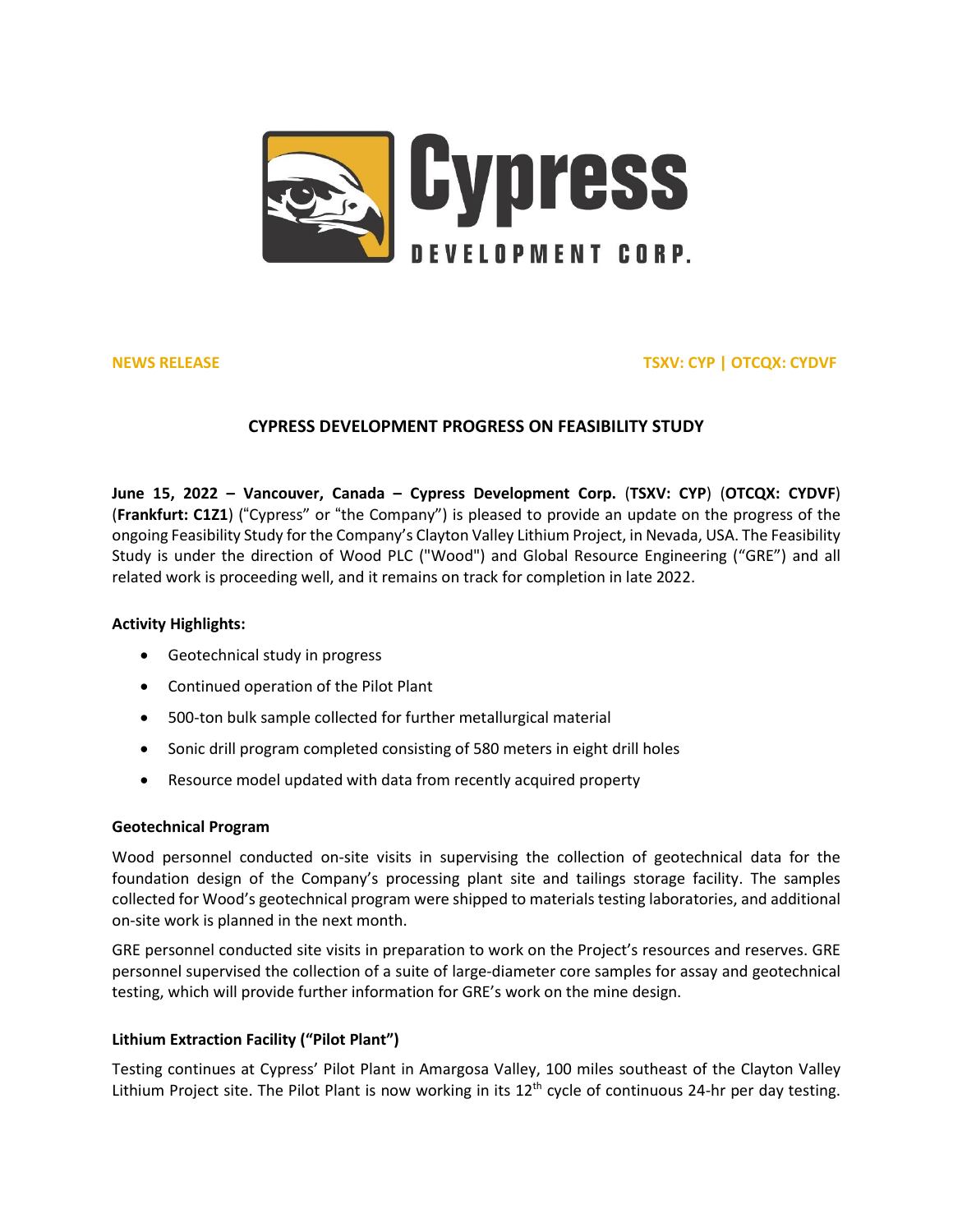The tests are ongoing to examine efficiencies in processing, testing various configurations in equipment and operating conditions, and the plant continues to produce concentrated lithium solutions for use in downstream product testing.

Wood's process engineering team is working with Continental Metallurgical Services and the data from the Pilot Plant, to develop mass balance and equipment sizing. Wood's engineers are also working on the overall project infrastructure, including selection and design of accessroads, plant equipment, power, and water supplies.

# **Bulk Sample**

To support continued testing, a 500-tonne sample of claystone was excavated in late April from an engineered test-pit and transported to the Company's operations headquarters at the Tonopah airport, where it will be crushed, screened, and bagged in preparation for treatment at the Company's Pilot Plant. The sample was collected near DCH-1, and in the vicinity of the planned starter-pit for mining in the Feasibility Study.

"We are pleased with the bulk sampling work. The size of the bulk sample is, may be larger than necessary for the Pilot Plant to provide adequate information for the Feasibility Study" said President and CEO Bill Willoughby. "This sample, however, allows us to examine lithium grade and other properties in the claystone over a larger volume. It also ensures we have material on hand, should we need it, for future tests or continued operations."

### **Sonic Drill Program**

Cypress is continuing to log and sample core from a sonic drill program which commenced and was completed in May. The purpose of the drill program was to obtain large-diameter (6-inch) continuous core. Eight locations were selected for metallurgical, geotechnical, lithological purposes. Each hole yielded 1.9 to 2.3 tonnes of claystone which will be used in metallurgical testing at the Company's Pilot Plant to examine if there are any variations in performance due to depth, location, or material type in the deposit.

Four of the holes(CSV-1 through CVS-4) were completed in the central portion of the project in the vicinity of the proposed starter-pit and the 500-tonne bulk sample. Four other holes (CVS-5 through CVS-8) were completed in the northeast portion of the project on and near the parcel of property recently acquired from Enertopia Corporation ("Enertopia"). In addition to providing metallurgical sample material, these latter four holes will provide confirmation of the data from Enertopia's previous drilling.

"The drilling program proceeded better than expected and was very successful in this first application of sonic drilling in Clayton Valley" stated Daniel Kalmbach, Cypress Manager, Geology and QP. "The quality of the large-diameter core samples are excellent and will provide further valuable data for the Feasibility Study."

# **Resource Model**

The recent addition of land acquired from Enertopia (see news [release](https://cypressdevelopmentcorp.com/news/2022-news/cypress-development-completes-enertopia-asset-acquisition/) dated May 5, 2022) resulted in the addition of five core holes which were drilled by Enertopia in 2018. This property comprises 17 unpatented mining claims totaling 160 contiguous acres immediately adjacent to Cypress's Project. A March 2020 NI 43-101 compliant technical report (published by Enertopia) on the property shows an Indicated resource of 82 million tonnes (mt) of 1,121 parts per million (ppm) Li and an Inferred resource of 18 mt of 1,131 ppm Li using a cutoff grade of 400 ppm Li. Cypress has not independently confirmed the resource indicated in the March 2020 NI 43-101 report.